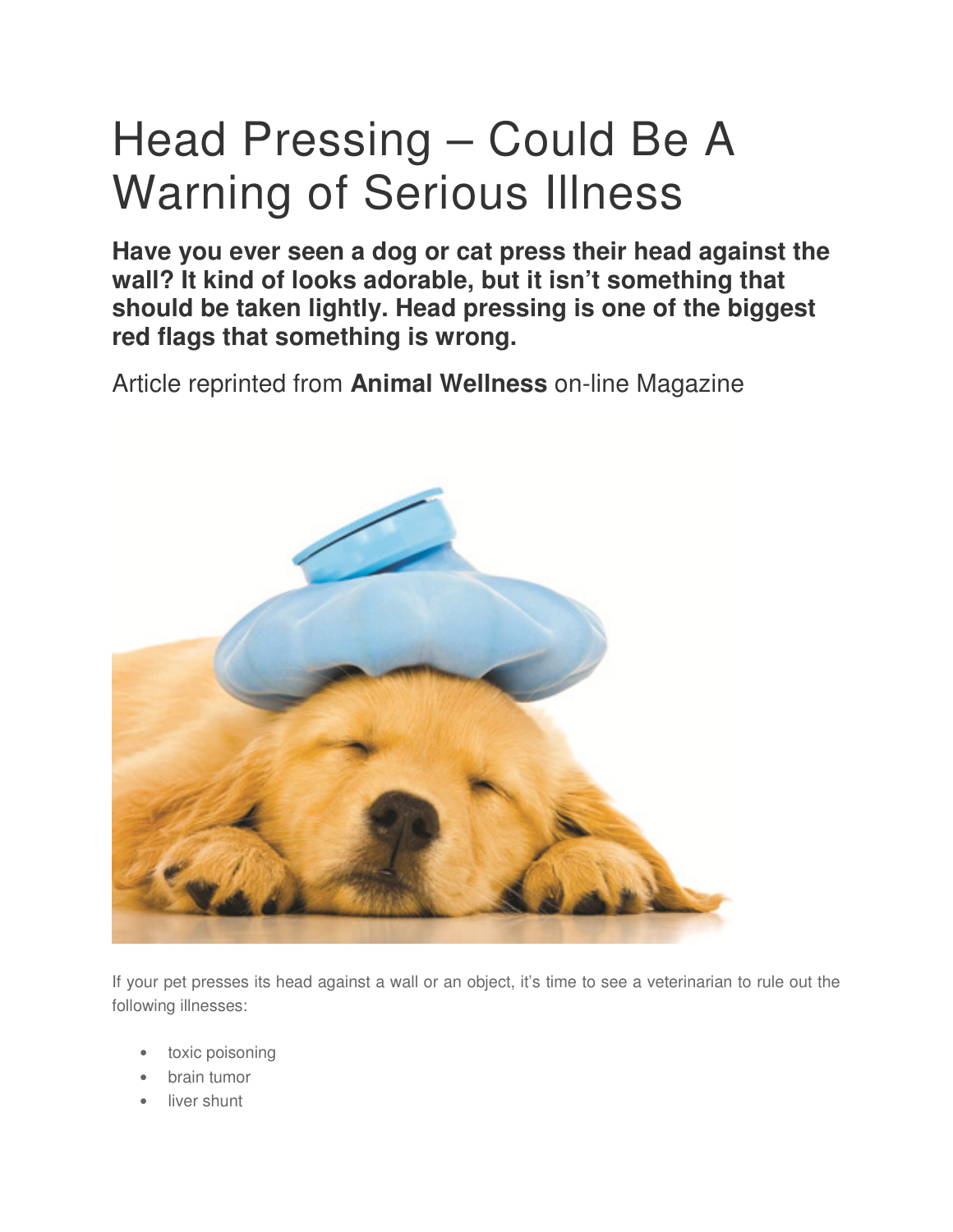- metabolic disorder
- prosencephalon disease
- encephalitis
- infection of the nervous system
- stroke

## **Toxic Poisoning**

A number of toxic chemicals can poison our dogs and cats. Certain foods, such as grapes and chocolate, can also cause toxic poisoning. Toxicity can eventually lead to a whole host of other health problems including cancer, arthritis, liver disease, and immune system and neurological disorders. Learn more about toxicity here.

### **Brain Tumors**

A primary brain tumor occurs from cells normally found within the brain and its membranes, while a secondary brain tumor is the result of cancer or another tumor that has spread into the tissues of the brain. In addition to head pressing, symptoms include seizures, abnormal behavior, vision and mobility problems, and hyper-sensitivity to touch or pain around the neck and skull.

### **Liver Shunt**

A liver shunt is a condition in which blood flow to and through the liver is compromised. It causes blood from the intestinal tract to bypass the liver and flow directly into the systemic bloodstream. This prevents the by-products from digested and absorbed food from being processed by the liver and removed from circulation. So the by-products remain in the bloodstream and can adversely affect some animals. One of the main symptoms is urate crystals and urate stones.

### **Metabolic Disorders**

This is a broad category that encompasses hyper or hyponatremia, hepatic encephalopathy, hypoglycemia, and more. Metabolic disorders can be genetic or acquired and affect the body's energy production and can damage tissues. Learn more.

#### **Prosencephalon Disease**

Pacing, circling, vision problems, seizures, changes in behavior, and damaged reflexes are other symptoms of prosencephalon disease. With this disease, the forebrain and thalamus parts of the brain are affected.

### **Encephalitis**

Inflammation of the brain can be caused by many factors, including reactions to vaccines and viral infections. Seizures, lethargy, and mobility issues are other symptoms.